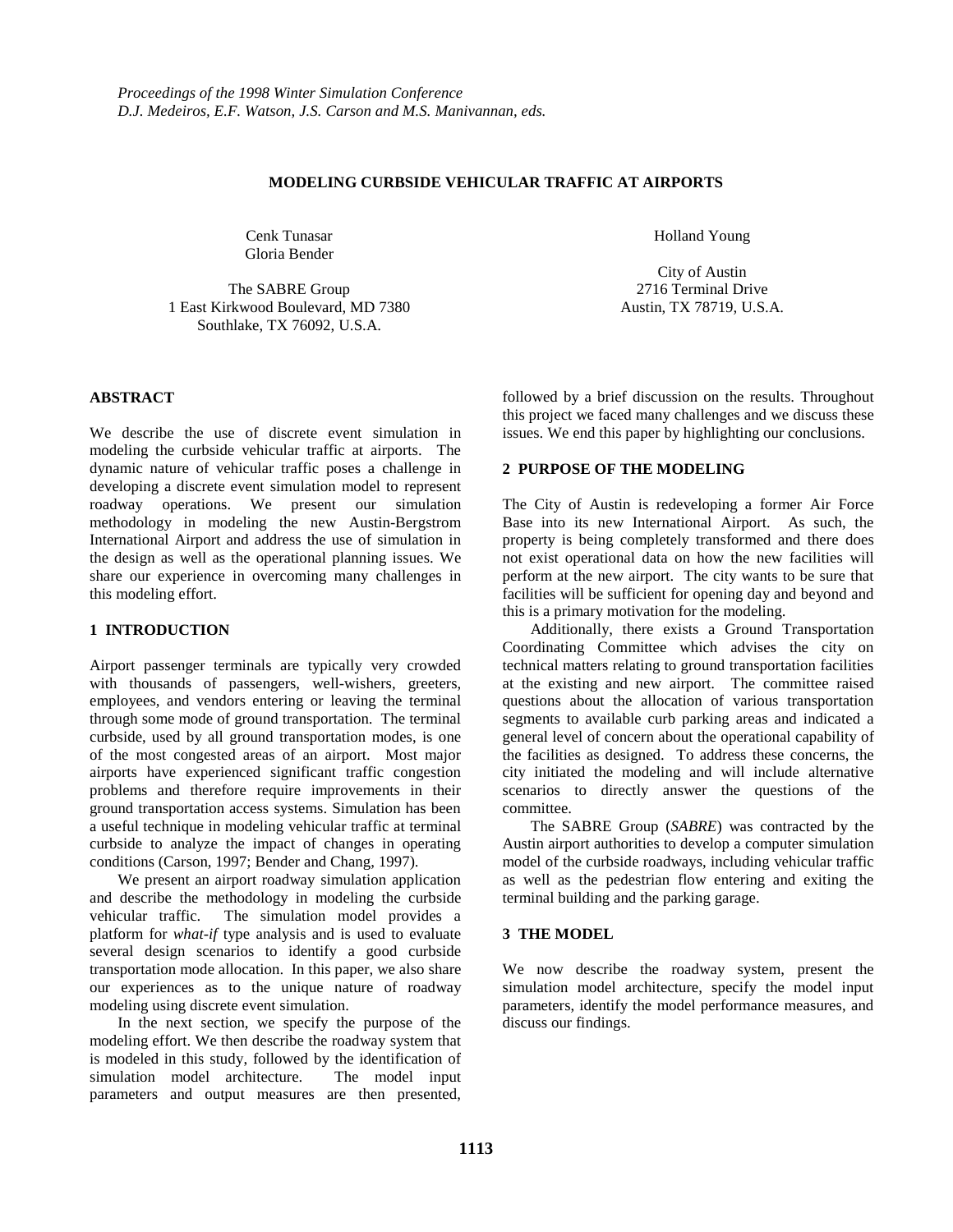### **3.1 System Description**

The Austin-Bergstrom International Airport (ABIA) is being constructed on the site of the old Bergstrom Air Force base. It is scheduled to open in 1999, and will serve over 20,000 passengers daily. With an annual passenger volume growth of 4.5%, it is estimated that in summer 2004, the airport will serve over 27,000 passengers daily. The terminal has two levels with a separate access roadway for each one.

By far, the largest mode of travel to the airport in Austin is by private vehicle. As the dominant mode, this creates a high demand for curb parking adjacent to the terminal building and strongly influences the overall traffic patterns in the curbside area. Although the city is considering encouraging other modes of travel to the airport, there is no guarantee that these modes will substantially reduce the demand for private vehicle space at the curb.

The upper level – as depicted in Figure  $1 -$  is dedicated to departing passengers who are leaving the airport via their outbound flights. Ticketing and security access to gates are located at the upper level. Departing passengers as well as their well-wishers use the upper roadway to access the terminal. There is one entry to and one exit from the upper roadway with one-way vehicular traffic flow. All parking garage traffic is diverted to the garage before the entrance

ramp to the upper roadway. There are two curbs on the upper roadway. The inner curb, which consists of four lanes, is primarily dedicated to the use of private vehicles although other modes of transportation are allowed. The outer curb, called the median, is dedicated solely to commercial traffic, and is served by three lanes. The total length of the upper curb is 675 feet, of which 75 feet is allowed for crosswalks. With an average vehicle size of 25 feet, there are 24 curbside parking positions.

The lower level is dedicated to arriving passengers who are coming to the airport via their inbound flights. Baggage claim is located at the lower level. Arriving passengers as well as their greeters use the lower roadway. There is one entry to and one exit from the lower roadway with one-way vehicular traffic flow. There are two curbs on the lower roadway. The inner curb, which consists of four lanes, is primarily dedicated to the use of private vehicles although other modes of transportation are allowed. The outer curb is dedicated solely to commercial traffic, and is served by three lanes. No parking is allowed on the outer most lanes of inner curb and the median curb. There are 24 curbside parking positions at both the inner and the outer curbs.

Pedestrians use the four crosswalks to reach the median and the two crosswalks to reach to the parking garage. Crosswalks are currently unregulated, pedestrians have immediate right-of-way and all vehicular traffic yields to pedestrians.



Figure 1: Austin-Bergstrom International Airport Departures Layout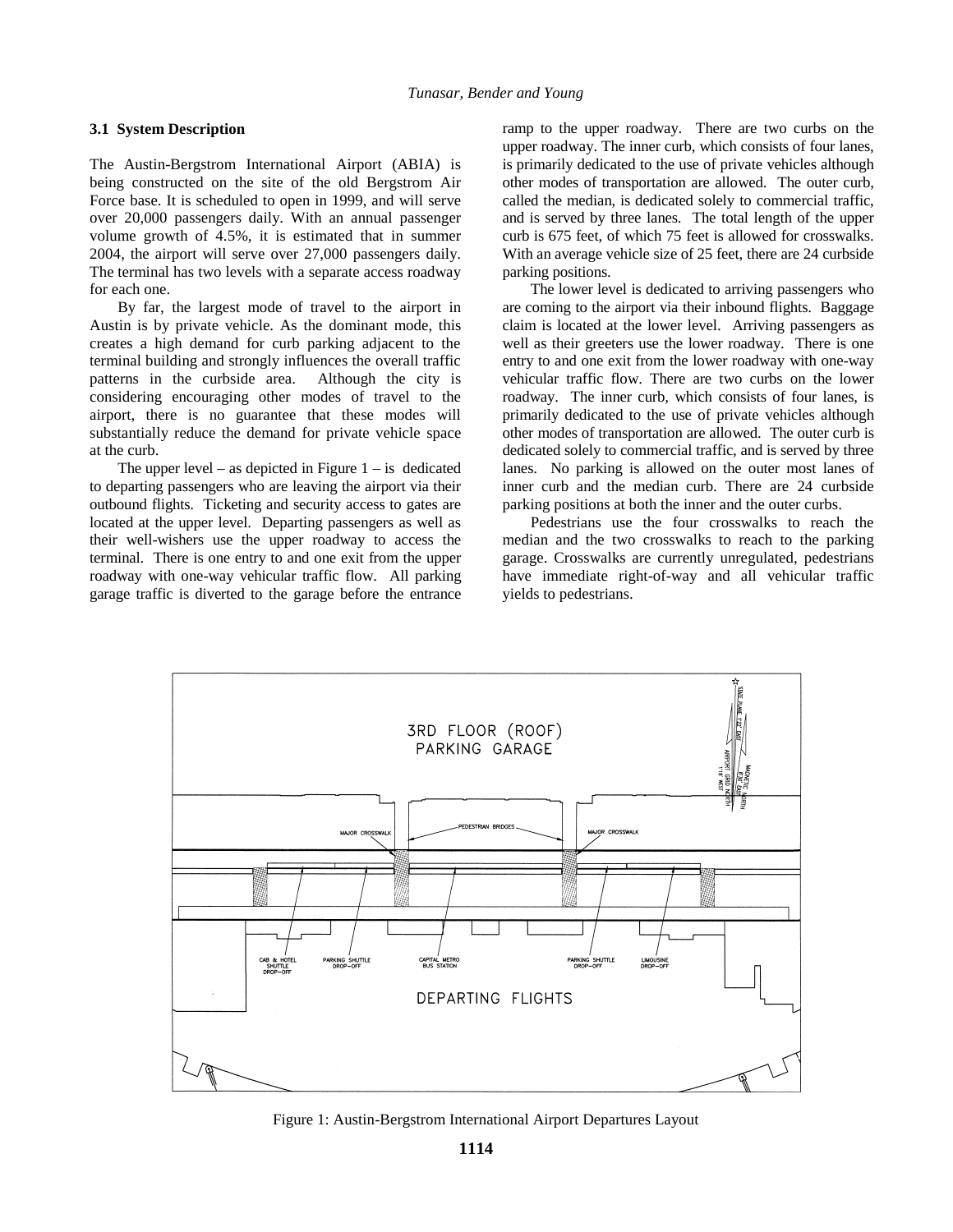# **3.2 Simulation Model Architecture**

The curbside roadway simulation model includes five major logic components.

 *Vehicle Movement* – Moves vehicles forward while checking for any blockages or interference from other vehicular or pedestrian traffic. Necessary lane changes are performed, provided that enough vehicle separation is maintained for safety reasons.

*Parking Space Selection – Determines the parking* position of vehicles based on the desired parking zone and availability. Vehicles are assumed to park at the available zone closest to their desired terminal entrances. If no single-lane parking position is available, vehicles are allowed to double-park and triple-park to drop-off and pick-up passengers.

 *Passenger Drop-off –* Ensures that passengers are dropped-off at designated zones. The unloading time delay is sampled from the corresponding unloading time distributions based on the transportation modes.

- *Passenger Pick-up –* Matches deplaning passengers with their corresponding transportation modes, and samples from the corresponding loading time distributions.
- *Pedestrian Crossing –* Ensures that roadway traffic yields to pedestrians crossing to and from the parking garage.

The curbside model is developed using the simulation modeling tool ARENA. The run time of one replication of the model is slightly under 5 minutes on Intel Pentium 200 megahertz machine running Windows NT operating system.

# **3.3 Model Inputs**

The model is driven by a number of parameters which include:

- − Flight schedules
- − Commercial vehicle access frequencies
- − Distribution of
	- − passenger group size
	- − number of well-wishers
	- − number of bags per passenger
	- − pedestrian walking speed
	- − passenger arrival time pattern
	- − loading/unloading times for vehicles
- − Parking garage usage percentages
- − Transportation mode split and curbside allocation of
	- − Private autos
	- − Taxicabs
	- − Limousines
	- − Hotel/Motel courtesy shuttles
	- − Shared ride
	- − City buses
- − Charter busses
- − Parking shuttles
- − Maximum passenger occupancy by vehicle types
- − Airline zone identification at curbside

These input parameters together with several rules that control the vehicle and pedestrian movement define the input space for the simulation model.

We collected data on-site to estimate the distribution of loading/unloading times for different modes of transportation. Other model input parameters were obtained from previous studies. These include the passenger group size, number of well-wishers, number of bags per passenger, pedestrian walking speed, and passenger arrival pattern distributions. The current flight schedules were obtained from the Official Airline Guides and future demand for the year 2004 is estimated based on a 4.5% annual growth. Other model parameters have been provided by the *New Airport Project Team* of the City of Austin.

# **3.4 Model Outputs**

The model provides a large number of performance measures that are important in assessing the roadway operating conditions. These are listed below:

- − The number of vehicles present at the inner curb and the median by time of the day, and the overall average and maximums,
- − The number of single-, double- and triple-parked vehicles by airline parking zones and by time of the day, and the overall average and maximums,
- − Overall average time vehicles spend at the curb from the roadway entrance to the roadway exit,
- − The time vehicles spend waiting to access a parking space and road segments (as a percentage of total time spent at the roadway),
- − Number of vehicles that could not find a parking position at the curbside and had to re-circulate,
- − Count of pedestrians crossing each crosswalk by time of day,
- − Distance traveled by pedestrians

The simulation output contains a detailed summary report for the statistics pertaining to the performance measures. The model also provides a detailed animation which proved to be very useful in debugging the model and assessing the model capabilities.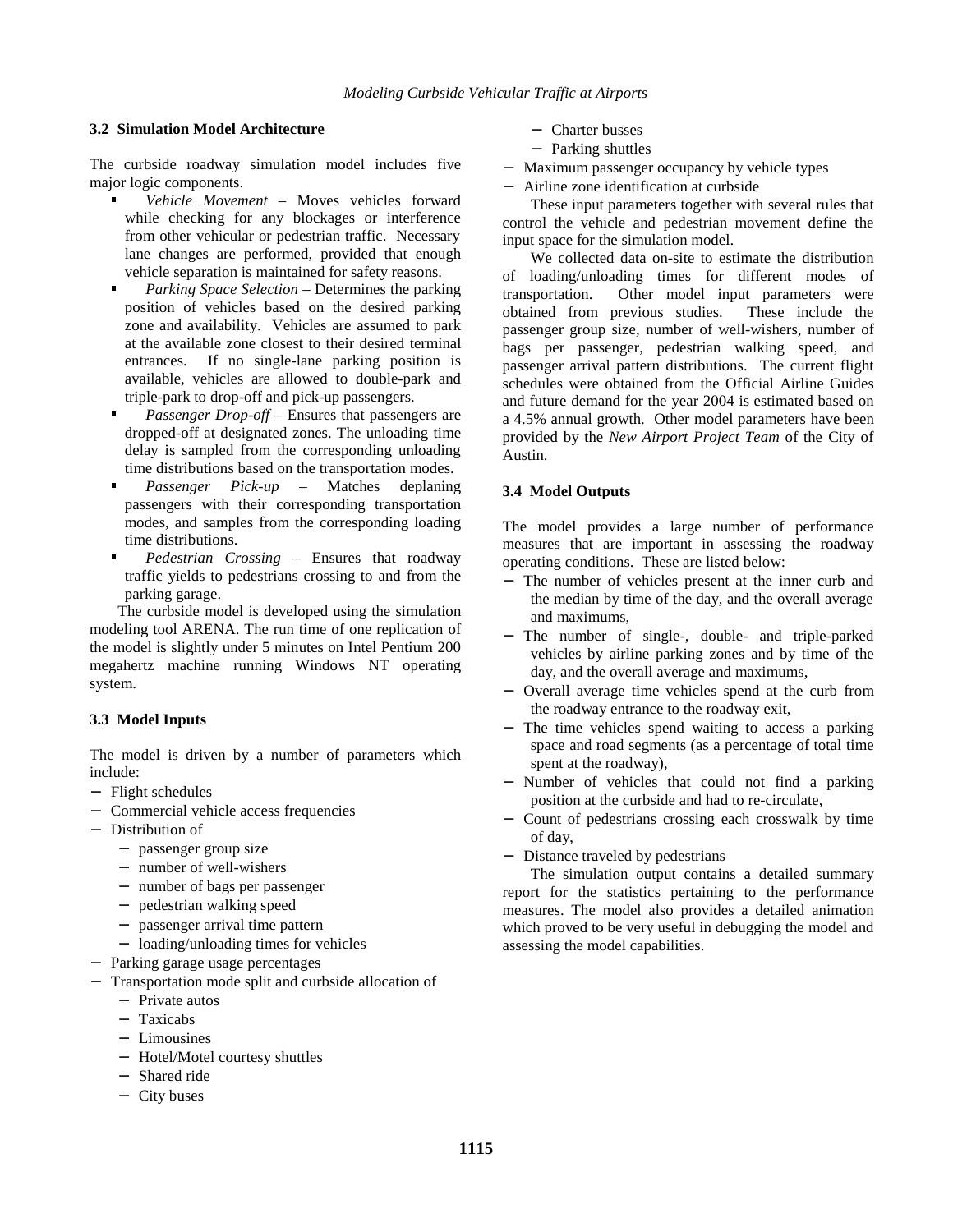## **3.5 Results**

At the time when this paper is written, the project is ongoing. There are several scenarios that we plan to analyze and compare to a base case. We have completed a base case model and preliminary results are described below. At completion of this project, the performance of several other scenarios will be analyzed.

The upper roadway (dedicated to departing passengers) has enough capacity to serve the vehicles arriving to the terminal. Even at peak times, there is excess capacity at both the median and the curbside. More than 85% of the passengers were dropped-off at the singleparking lane. Less than one percent of the vehicles were unable to find a parking position and re-circulated around the airport. These results indicate that the level of service at the upper roadway is very good. However, the curbside capacity is not being used uniformly. Curbside in front of one of the four terminal entrances is being used heavily as compared to the others. This result suggests that signage may be used to distribute the traffic evenly at the curbside. However, knowledgeable passengers will still prefer to park closer to the door so the benefit of improved signage may only be marginal.

The lower roadway (dedicated to arriving passengers) experiences some congestion, especially in the evening peak hour when passengers are returning to Austin. Vehicles frequently double- and triple-park to pick-up arriving passengers, which causes congestion and delays. Less than 40% of the passengers were picked-up at the single-parking lane. This indicates that the lower roadway is more congested than the upper roadway. There are several factors that affect the lower roadway traffic congestion. The unregulated pedestrian crosswalks significantly impact the lower roadway capacity and one recommendation from this study is for the city to manage these crosswalks more actively. Traffic flow control and parking violations also have significant impacts on congestion. Currently, vehicles are not allowed to park and wait for passengers for more than 5 minutes. This rule has a direct impact on the roadway congestion; applying a rule where only active loading is allowed will significantly reduce the congestion.

Additional scenarios that will be modeled include reallocating curbside parking areas based on input from the city's Ground Transportation committee. This reallocation will provide a direct comparison of the level of service provided by the alternative scenarios. The goal of the city will be to provide the best possible level of service to most of the passengers. Comparison of the output metrics from case to case will provide a strong guide to the level of service that each provides.

### **4 ISSUES**

Given the complex nature of the airport curbside roadway and the interactions of pedestrian walkways, developing an analytical model to represent this problem is impossible. The use of simulation in this project was very fruitful and provided many useful answers. However, we faced many challenges. In this section we share these challenges and tell what we have done to overcome those.

## **4.1 Limitations of Discrete Event Simulation**

Representing the vehicular motion through discrete events was one of the most challenging components of the roadway simulation modeling. Roadway traffic flow is more of a continuous process where the state of the system changes instantaneously and continuously. Our efforts in discretizing this almost continuous process had some drawbacks and created severe computational burden. We have modeled the motion such that vehicles claim road segments ahead and move in 25 foot increments. Based on the posted roadway speed, vehicles travel through 25 foot roadway segments under one second. To better model the continuous movement, the roadway segments can be further reduced, perhaps at a segment size of one foot. This will improve the model precision at a high computational cost. After experimenting with different values, we have found that 25 foot segments provided sufficient resolution.

# **4.2 Modeling Human Behavior**

Another significant challenge in simulating the curbside operations was modeling human behavior. Given the large percentage of passengers using private vehicles to access the airport, human behavior becomes a substantial issue. For example, how many people will take the first available curb parking space rather than risk not finding a space ahead? How many people will double-, triple- or quadruple-park and under what conditions will they do this? Although there are certain rules that describe the driving process, each driver is unique in his or her decisions as to where and when to park, as well as when to pass the vehicle blocking the road ahead. For the selection of parking positions, we assumed that the drivers park at a spot closest to their desired terminal entrance, if one is available. If all parking positions are occupied, they will double- or triple-park if necessary. However, in reality, driver parking selection logic is much more complex than our simple rule. There may be drivers that choose to park at other terminal entrances to avoid the traffic congestion in front of the desired entrance.

We have faced a similar difficulty in modeling the pedestrian crossing between the terminal and the parking garage. At Austin airport, the crosswalks are not regulated by traffic signals and passengers generally have the right-